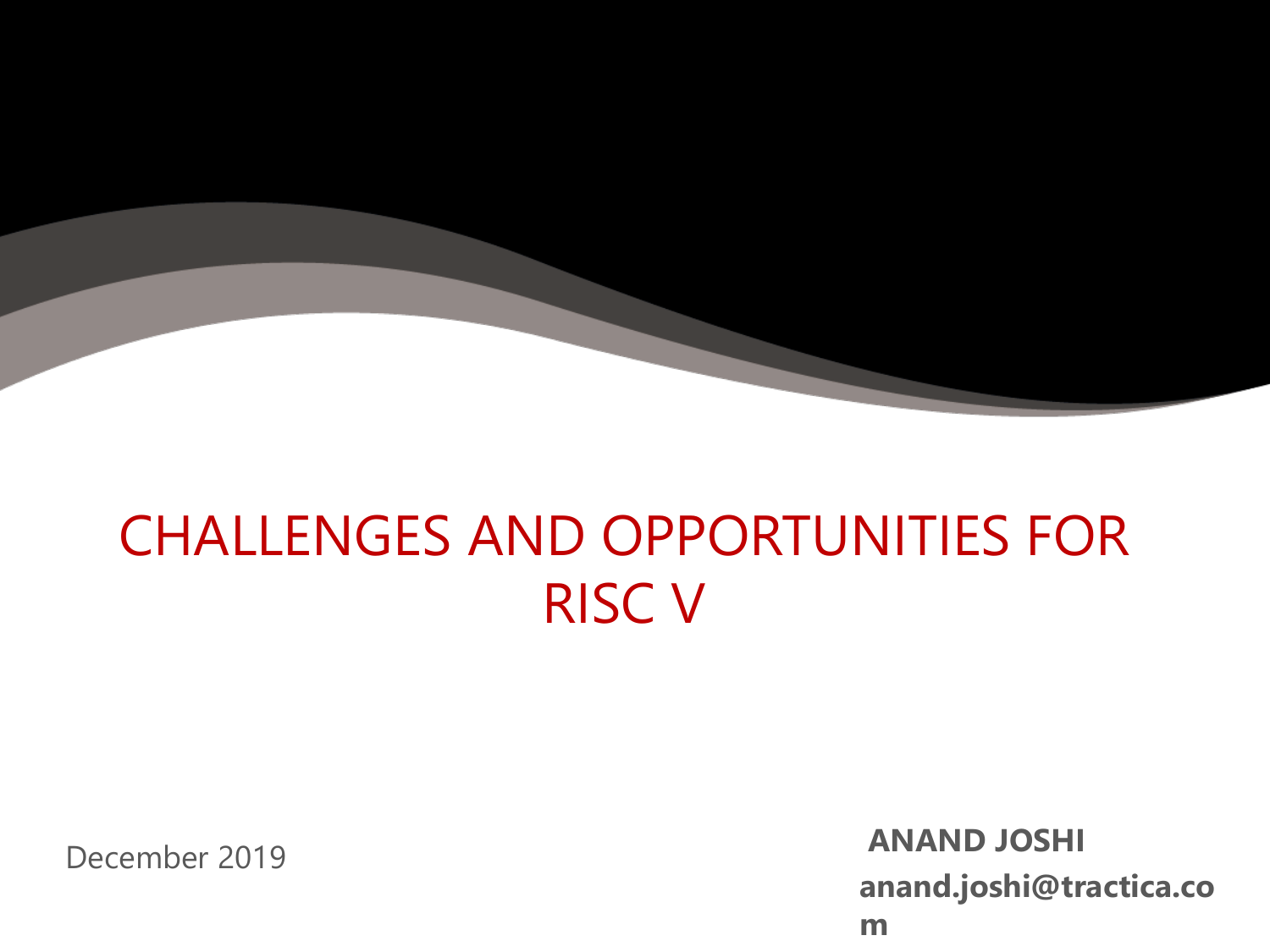### Market for RISC V is growing rapidly!



Total market for RISC V IP and Software is expected to reach \$1.07 billion by 2025 at a CAGR of 54.1%

Source: Tractica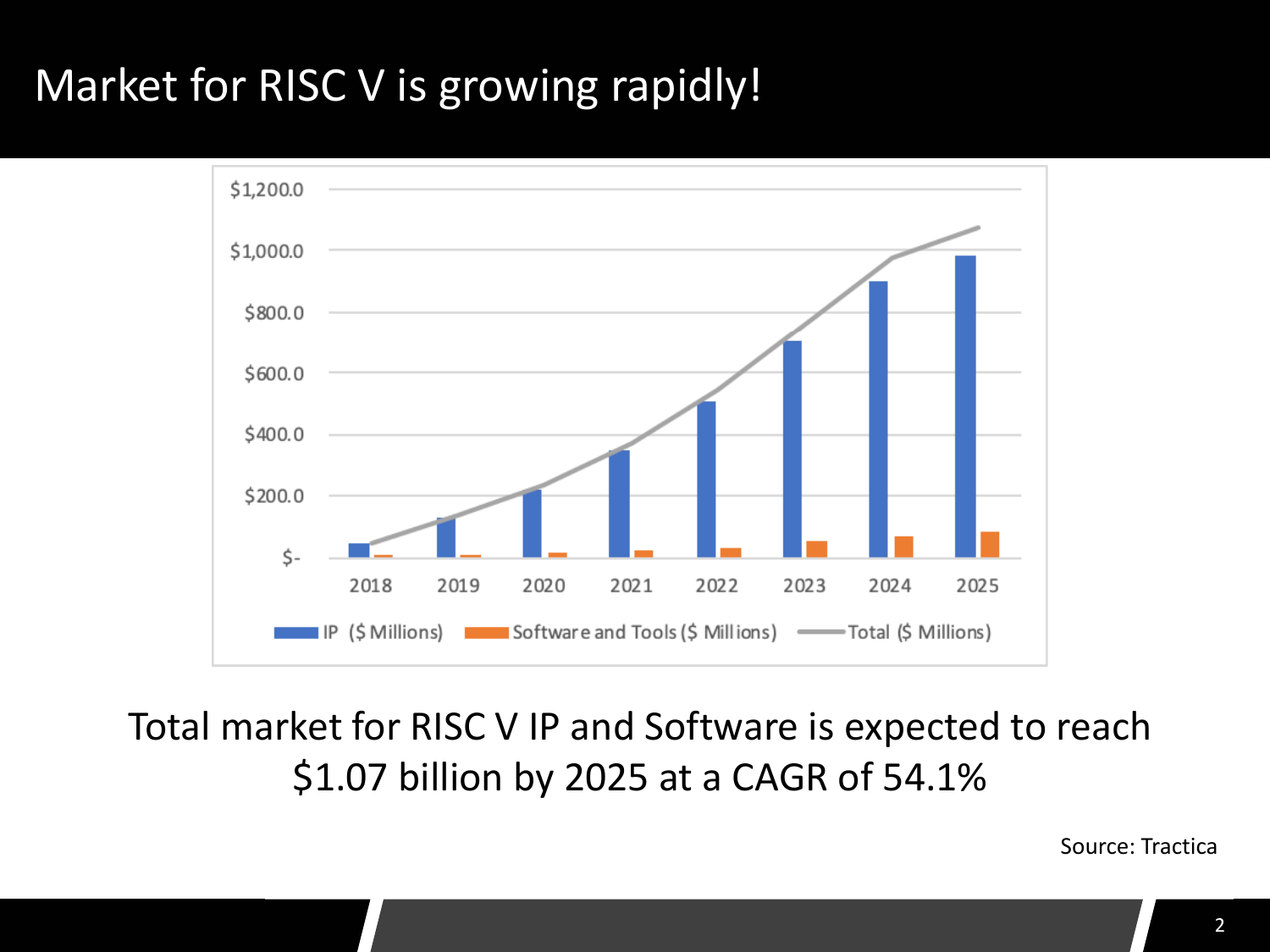#### Key drivers

- Open Source and generous licensing terms
- Evolving algorithms and applications
- Increased need for processors per SoC
- Need to differentiate
- Support from key industry players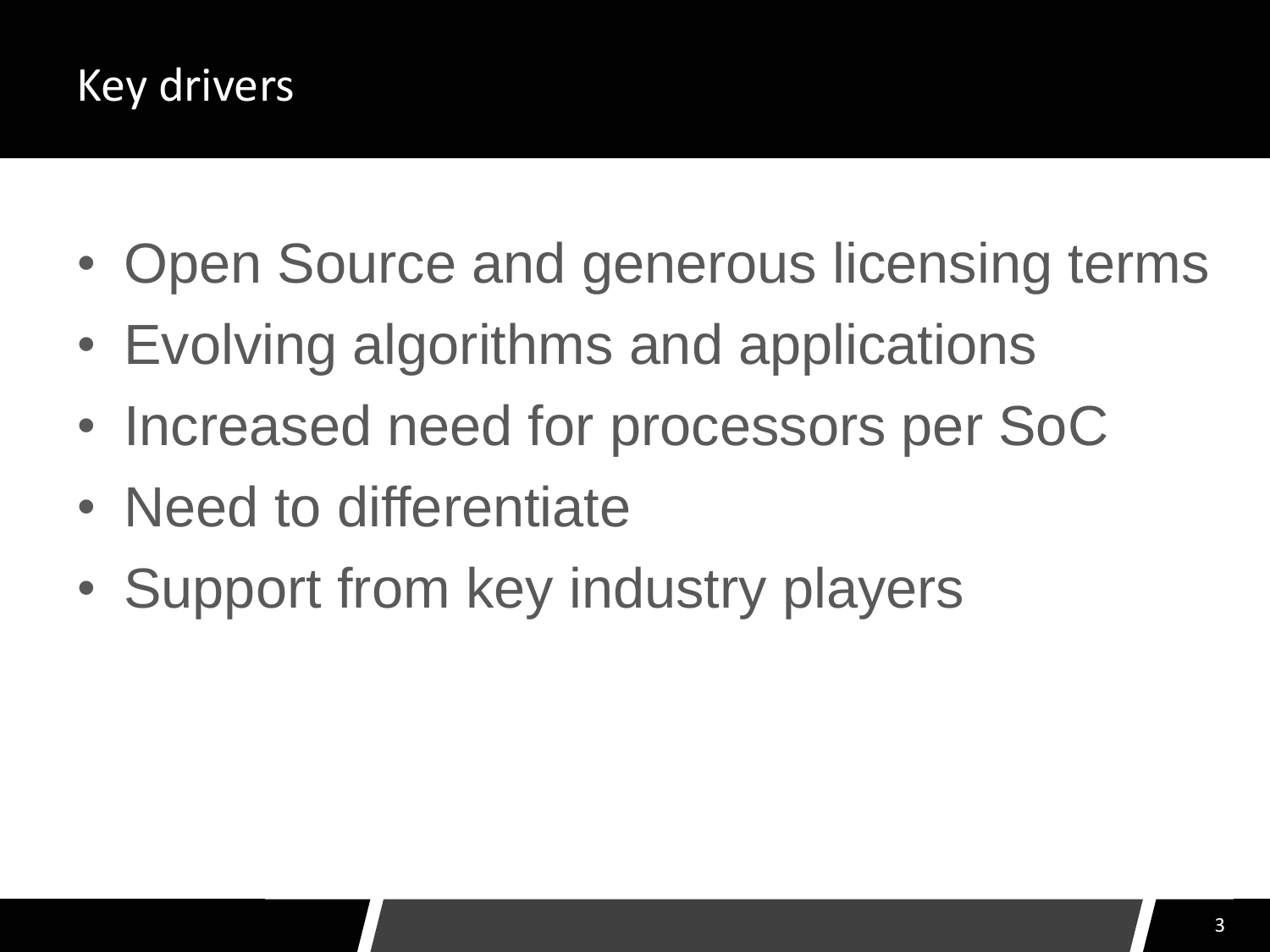#### Key challenges

- The ARM wall
	- RISC V as a secondary processor
- Ecosystem
- Switching costs
- Availability of expertise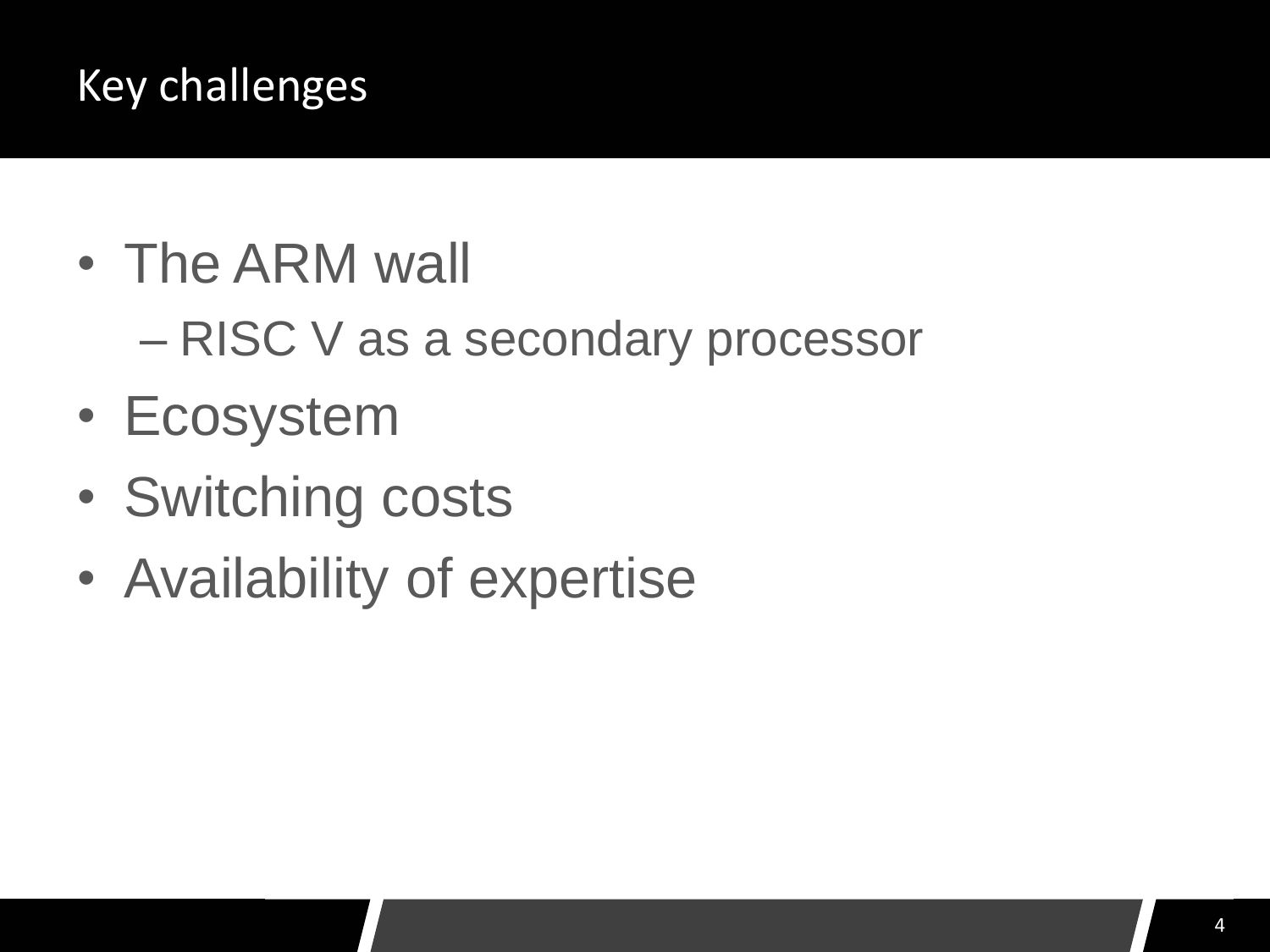### Who is buying

| <b>Vertical</b>             | Volume  | <b>Comments</b>                                                                                                                    |
|-----------------------------|---------|------------------------------------------------------------------------------------------------------------------------------------|
| <b>Storage</b>              | Medium  | Storage is being driven by Western Digital, which plans<br>to incorporate RISC-V in each of its chipsets.                          |
| Communications              | Medium  | RISC-V tends to be attractive for areas that are<br>emerging and evolving and is seeing traction in 5G,<br>which is also evolving. |
| Computers                   | Medium  | NVIDIA is already shipping RISC-V in a graphics<br>processing unit (GPU) SoCs.                                                     |
| AI                          | High    | Due to its extendibility and low power, RISC-V is being<br>used on the edge by many startups and enterprises.                      |
| Internet of<br>Things (IoT) | High    | The most prominent player shipping in this market is<br>Huami (Xiaomi's brand name for wearables).                                 |
| Other                       | Unknown | There are many other markets, such as automotive,<br>where RISC-V is being used, but no clear trends have<br>emerged just yet.     |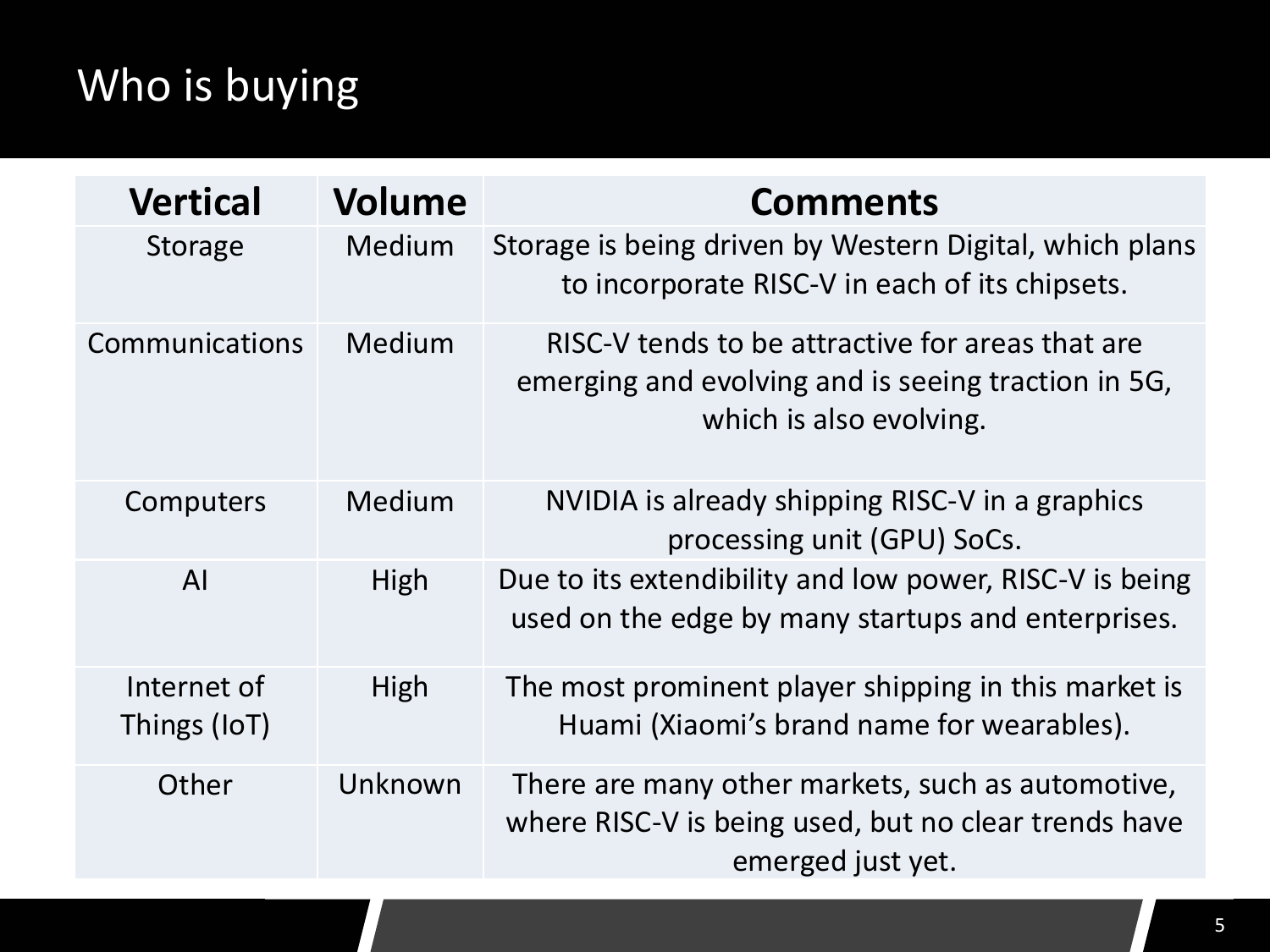#### Road forward

- RISC V as a secondary processor
	- Rapid volume increase 2020 onwards (82% CAGR vs 52%)
- Market growth depends on consumer's willingness to pay
	- Linux like business model
	- Average licensing and royalty
- Exciting times ahead
	- IP market dynamics
	- Ecosystem, standardization and corporate support will be crucial